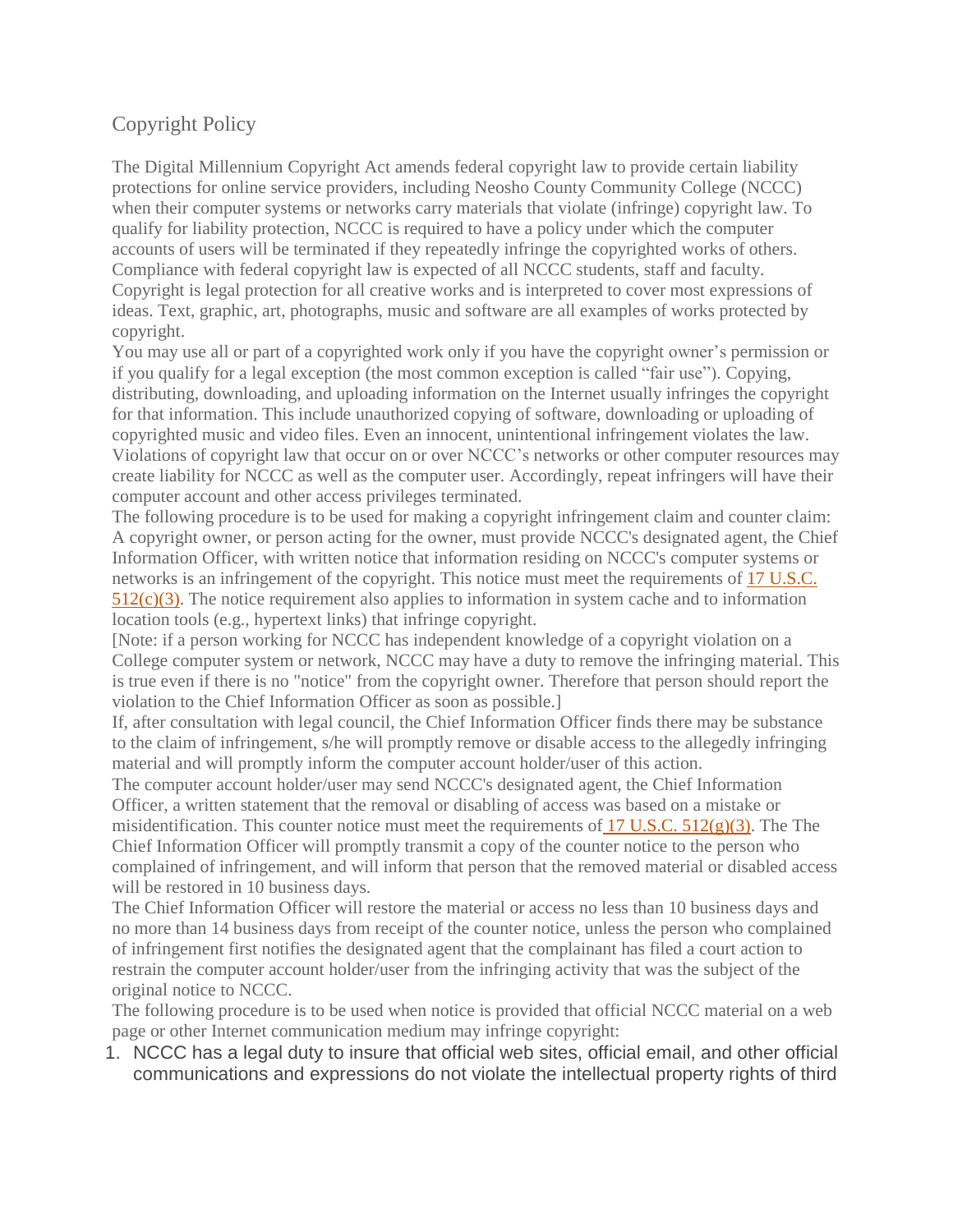parties. The most common intellectual property rights found on the Internet involve copyright and trademark/service marks.

- 2. "Official" web sites and communications include those that are funded or otherwise sponsored by NCCC for a college purpose, or which are created by an employee or agent of the College who is acting within the authorized scope of employment or agency on behalf of the College (e.g., posting course materials on the web for educational use of enrolled students).
- 3. NCCC has "notice" of possible infringement when a third party advises a college official that there is an infringement, or when it appears to a college official that material is likely to be infringing based on the circumstances (e.g., copies of nationally syndicated cartoons appear on a College web site without any statement of copyright permission).
- 4. When NCCC has notice of a possible intellectual property infringement in official college-provided content, it will in good faith:
- 5. Attempt to establish who truly owns the copyright (or other intellectual property) through consultation with the author of the College content and the party claiming ownership.
- 6. Attempt to determine if any legal defense (e.g., "fair use") exists to allow the material to be used by the College.
- 7. Attempt to negotiate a permission or settlement if it appears that the content is infringing or if it appears that settlement is preferable to litigating an unclear claim. If permission or settlement is not feasible and it appears that the material is infringing, the College will remove the material.
- 8. Determine if any disciplinary action is appropriate against the person who posted infringing content. In the case of repeated infringement or bad faith infringement, disciplinary sanctions may include termination of computer privileges. Violations of the above terms of agreement may result in suspension of computing privileges, disciplinary review, termination of employment, and/or legal action. The Chief Information Officer will refer serious violations to the appropriate department for disciplinary action.

NCCC has the twin objectives of minimizing liability while also providing full legal support for the activities of faculty and staff. In the context of copyright and other intellectual property, this means that an Officer of the College should be advised as soon as there is any notice of possible infringement. The Officer will work with the College content provider in to establish any defenses. However, if there is inadequate information to provide a defense, or it appears that no defense exists, the best route to minimize College damages may be prompt removal of the allegedly infringing material.

Removal of official College content, especially course materials, can be harmful to academic freedom, to teaching effectiveness, and to the College's educational mission. Therefore, faculty and staff are encouraged to secure copyright permission, or a license, or a legal basis for use of someone else's intellectual property without permission, before using the material.

## **Summary of Civil and Criminal Penalties for Violation of Federal Copyright Laws**

Copyright infringement is the act of exercising, without permission or legal authority, one or more of the exclusive rights granted to the copyright owner under section 106 of the Copyright Act (Title 17 of the United States Code). These rights include the right to reproduce or distribute a copyrighted work. In the file-sharing context, downloading or uploading substantial parts of a copyrighted work without authority constitutes an infringement.